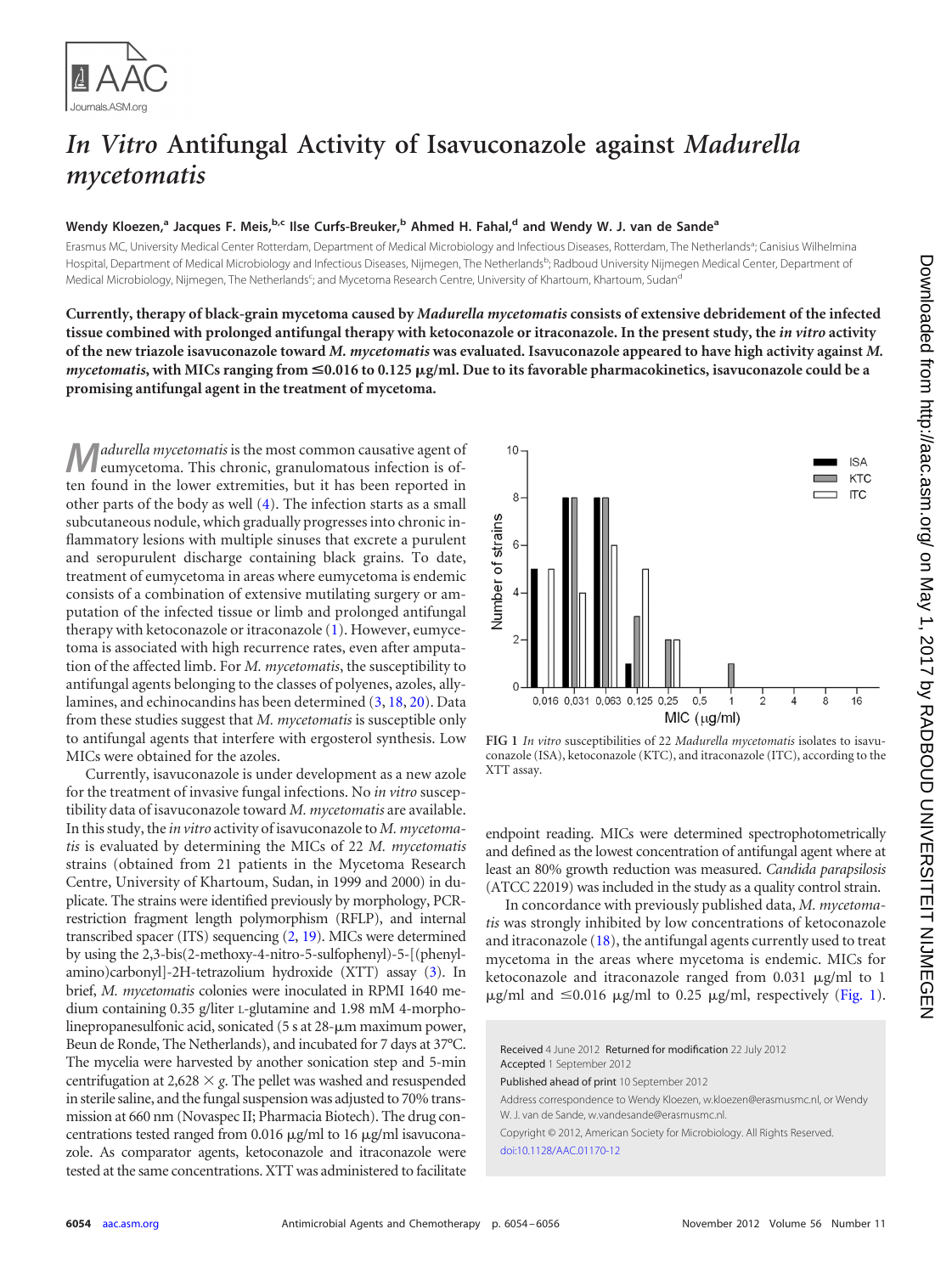<span id="page-1-4"></span>

| TABLE 1 Susceptibility of M. mycetomatis to ketoconazole, |  |
|-----------------------------------------------------------|--|
| itraconazole, and isavuconazole                           |  |

| Antifungal agent | $GMa$ MIC<br>$(\mu$ g/ml) | MIC (µg/ml)          |       |       |
|------------------|---------------------------|----------------------|-------|-------|
|                  |                           | Range                | 50%   | 90%   |
| Ketoconazole     | 0.070                     | $0.031 - 1$          | 0.063 | 0.25  |
| Itraconazole     | 0.054                     | $\leq 0.016 - 0.25$  | 0.063 | 0.125 |
| Isavuconazole    | 0.037                     | $\leq 0.016 - 0.125$ | 0.031 | 0.063 |

*<sup>a</sup>* GM, geometric mean.

Concentrations of 0.25  $\mu$ g/ml and 0.125  $\mu$ g/ml were needed to inhibit 90% of the isolates ( $\text{MIC}_{90}$ ) for ketoconazole and itracona-zole, respectively [\(Table 1\)](#page-1-4). Compared to ketoconazole, significantly lower MICs were obtained for isavuconazole, ranging from  $\leq$ 0.016  $\mu$ g/ml to 0.125  $\mu$ g/ml, with a MIC<sub>90</sub> of 0.063  $\mu$ g/ml (Mann-Whitney,  $P = 0.018$ ). Compared to previously determined MICs of posaconazole [\(18\)](#page-2-0) and voriconazole [\(20\)](#page-2-1), MICs of isavuconazole were significantly lower than those of voriconazole  $(P = 0.0002)$  but not those of posaconazole.

The *in vitro* susceptibility of *M. mycetomatis* to isavuconazole is comparable to that of *Exophiala* spp., also a well-known cause of black-grain mycetoma [\(6\)](#page-1-5). In contrast, white-grain mycetoma agents, like *Pseudallescheria boydii* and *Fusarium* spp., have higher MICs of isavuconazole than *M. mycetomatis* does [\(6,](#page-1-5) [10\)](#page-1-6). Various studies on the *in vitro* activity of isavuconazole on *Aspergillus*spp., *Candida* spp., *Cryptococcus neoformans*, *Cryptococcus gatii*, and other fungi conclude that isavuconazole has at least similar or better activity than comparable antifungal compounds, like posaconazole and voriconazole [\(5](#page-1-7)[–9,](#page-1-8) [12,](#page-1-9) [13,](#page-1-10) [16,](#page-2-3) [17,](#page-2-4) [21\)](#page-2-5). Isavuconazole has even shown high activity against *Aspergillus* spp. resistant to itraconazole, caspofungin, and amphotericin B [\(21\)](#page-2-5) and to *Candida* spp. resistant to fluconazole [\(24\)](#page-2-6). In addition, in *in vivo* animal models of fungal infections, such as invasive aspergillosis and disseminated candidiasis, isavuconazole showed good therapeutic activity, comparable to that of voriconazole and itraconazole [\(11,](#page-1-11) [22,](#page-2-7) [23\)](#page-2-8).

Although the activity of isavuconazole is often comparable to the activity of voriconazole, it is already known from phase I and II studies that isavuconazole has several pharmacokinetic properties that are advantageous over currently available azoles [\(14,](#page-1-12) [15\)](#page-2-9). The prodrug BAL8557 (or isavuconazonium) is water soluble in contrast to currently used triazoles, including itraconazole and voriconazole, which require cyclodextrin to achieve solubility. Furthermore, the prodrug is rapidly converted into the active compound BAL4815, which has a longer half-life than other currently available triazoles. Also, its toxicity is lower than ketoconazole or itraconazole, and it has extensive tissue distribution and high plasma binding capacity [\(15\)](#page-2-9). Isavuconazole is under investigation in different phase III studies on the safety and efficacy in treatment of fungal infections caused by *Candida* spp., *Aspergillus* spp., other filamentous fungi, rare molds, yeasts, and dimorphic fungi (ClinicalTrials.gov identifiers NCT00413218, NCT00634049, and NCT00412893). Furthermore, in the study published by Schmitt-Hoffmann et al., in which both oral and intravenous treatment regimens in a multiple-dose study in healthy volunteers were tested, excellent bioavailability with maximum drug concentration levels in serum of  $>1.85$   $\mu$ g/ml was found [\(15\)](#page-2-9). This serum level is much higher than the MICs obtained for *M. mycetomatis* in the present study ( $\text{MIC}_{90}$  of 0.063

g/ml). These studies will give us a good understanding whether isavuconazole has an equal or even better therapeutic efficacy than the currently used azoles in the treatment of invasive fungal infections.

In conclusion, isavuconazole appears highly active against *M. mycetomatis* with significantly lower MICs than the MICs of ketoconazole. While no clinical data are available yet, the known pharmacokinetic properties of isavuconazole and the data presented in the current report suggest that isavuconazole is a promising antifungal agent in the treatment of mycetoma caused by *M. mycetomatis*.

## **ACKNOWLEDGMENTS**

This work was supported by Veni grant 91611178 (to Wendy van de Sande) from The Netherlands Organization for Scientific Research and partly by Basilea Pharmaceutica, Basel, Switzerland. J.F.M received grants from Astellas, Merck, Pfizer, Schering-Plough, Gilead, and Janssen Pharmaceuticals. He has been a consultant to Basilea and Merck and received speaking fees from Merck, Pfizer, Schering-Plough, Gilead, and Janssen Pharmaceutica. All other authors had no potential conflicts of interest.

## <span id="page-1-1"></span>**REFERENCES**

- 1. **Ahmed AA, et al.** 2007. Management of mycetoma: major challenge in tropical mycoses with limited international recognition. Curr. Opin. Infect. Dis. **20**:146 –151.
- <span id="page-1-3"></span>2. **Ahmed AO, et al.** 1999. Development of a species-specific PCR-restriction fragment length polymorphism analysis procedure for identification of *Madurella mycetomatis.* J. Clin. Microbiol. **37**:3175–3178.
- <span id="page-1-2"></span>3. **Ahmed AO, et al.** 2004. *In vitro* susceptibilities of *Madurella mycetomatis* to itraconazole and amphotericin B assessed by a modified NCCLS method and a viability-based 2,3-bis(2-methoxy-4-nitro-5-sulfophenyl)- 5-[(phenylamino)carbonyl]-2H-tetrazolium hydroxide (XTT) assay. Antimicrob. Agents Chemother. **48**:2742–2746.
- <span id="page-1-0"></span>4. **Ahmed AO, et al.** 2004. Mycetoma caused by *Madurella mycetomatis*: a neglected infectious burden. Lancet Infect. Dis. **4**:566 –574.
- <span id="page-1-7"></span>5. **Badali H, de Hoog GS, Sudhadham M, Meis JF.** 2011. Microdilution *in vitro* antifungal susceptibility of *Exophiala dermatitidis*, a systemic opportunist. Med. Mycol. **49**:819 –824.
- <span id="page-1-5"></span>6. **Gonzalez GM.** 2009. *In vitro* activities of isavuconazole against opportunistic filamentous and dimorphic fungi. Med. Mycol. **47**:71–76.
- 7. **Guinea J, Pelaez T, Recio S, Torres-Narbona M, Bouza E.** 2008. *In vitro* antifungal activities of isavuconazole (BAL4815), voriconazole, and fluconazole against 1,007 isolates of zygomycete, *Candida*, *Aspergillus*, *Fusarium*, and *Scedosporium* species. Antimicrob. Agents Chemother. **52**: 1396 –1400.
- 8. **Hagen F, et al.** 2010. *In vitro* antifungal susceptibilities and amplified fragment length polymorphism genotyping of a worldwide collection of 350 clinical, veterinary, and environmental *Cryptococcus gattii* isolates. Antimicrob. Agents Chemother. **54**:5139 –5145.
- <span id="page-1-8"></span>9. **Illnait-Zaragozi MT, et al.** 2008. *In vitro* activity of the new azole isavuconazole (BAL4815) compared with six other antifungal agents against 162 *Cryptococcus neoformans* isolates from Cuba. Antimicrob. Agents Chemother. **52**:1580 –1582.
- <span id="page-1-6"></span>10. **Lackner M, et al.** 2012. Species-specific antifungal susceptibility patterns of *Scedosporium* and *Pseudallescheria* species. Antimicrob. Agents Chemother. **56**:2635–2642.
- <span id="page-1-11"></span>11. **Majithiya J, Sharp A, Parmar A, Denning DW, Warn PA.** 2009. Efficacy of isavuconazole, voriconazole and fluconazole in temporarily neutropenic murine models of disseminated *Candida tropicalis* and *Candida krusei.* J. Antimicrob. Chemother. **63**:161–166.
- <span id="page-1-9"></span>12. **Najafzadeh MJ, Badali H, Illnait-Zaragozi MT, De Hoog GS, Meis JF.** 2010. *In vitro* activities of eight antifungal drugs against 55 clinical isolates of *Fonsecaea* spp. Antimicrob. Agents Chemother. **54**:1636 –1638.
- <span id="page-1-10"></span>13. **Rudramurthy SM, Chakrabarti A, Geertsen E, Mouton JW, Meis JF.** 2011. *In vitro* activity of isavuconazole against 208 *Aspergillus flavus* isolates in comparison with 7 other antifungal agents: assessment according to the methodology of the European Committee on Antimicrobial Susceptibility Testing. Diagn. Microbiol. Infect. Dis. **71**:370 –377.
- <span id="page-1-12"></span>14. **Schmitt-Hoffmann A, et al.** 2006. Single-ascending-dose pharmacoki-